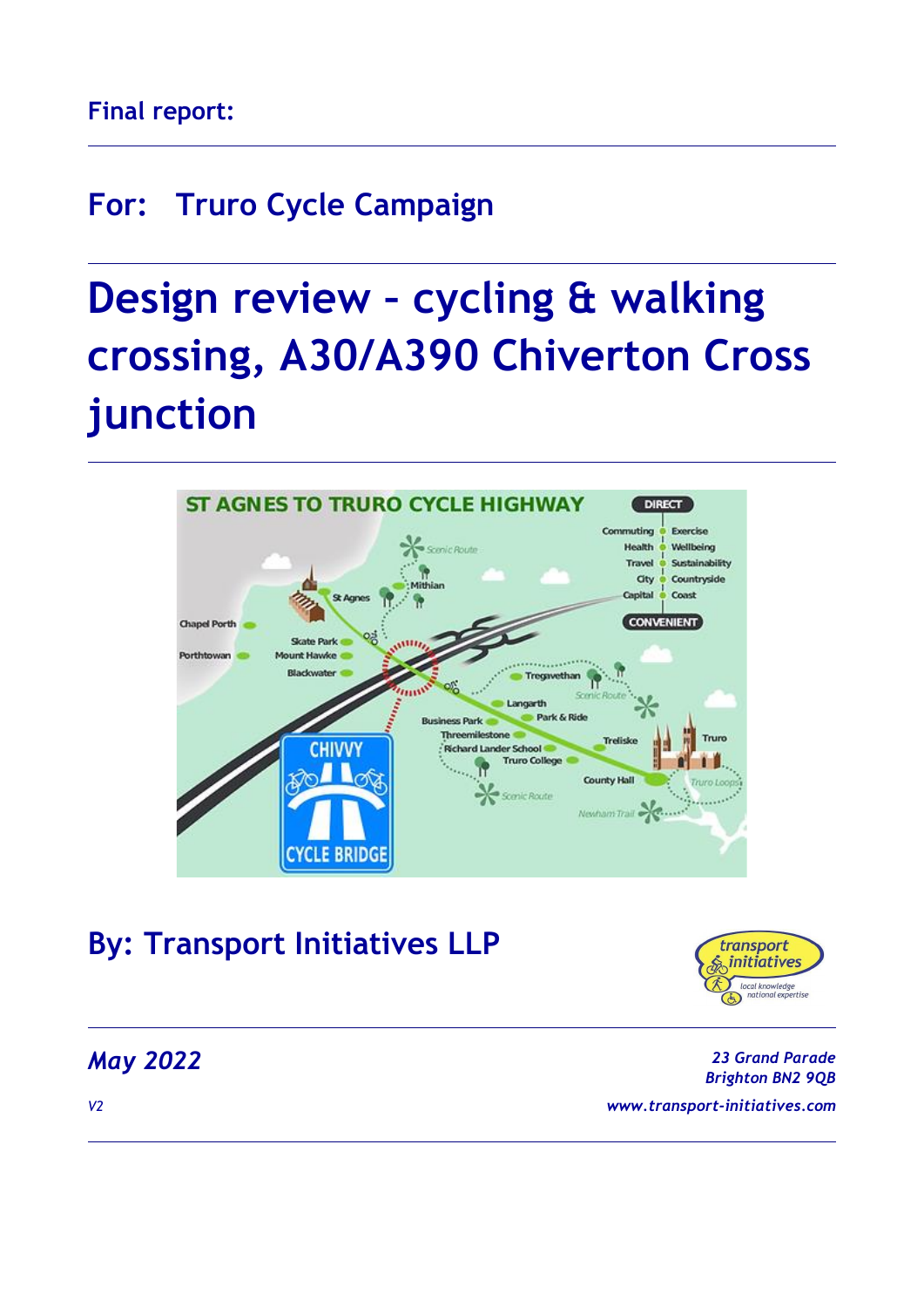## *Final report:*

# **Design review – cycling & walking crossing, A30/A390 Chiverton Cross junction**

## **Contents**

| <b>Checking and sign off</b>                                                                 |                                       |  |
|----------------------------------------------------------------------------------------------|---------------------------------------|--|
| <b>Job:</b> Design review - cycling & walking crossing,<br>A30/A390 Chiverton Cross junction | <b>Client:</b> Truro Cycling Campaign |  |
| <b>Job number: CSSW11</b>                                                                    | <b>Version number: 2.2</b>            |  |
| <b>Issued by:</b> Steve Essex for and on behalf of Transport Initiatives LLP                 |                                       |  |
|                                                                                              | Date 23/05/22                         |  |
| <b>Checked by: Mark Strong</b>                                                               |                                       |  |
|                                                                                              | Date 23/05/22                         |  |

*© Transport Initiatives LLP 2022*



*Transport Initiatives LLP Registered Office: 23 Grand Parade Brighton BN2 9QB 01273 695785*

*www.transport-initiatives.com Registered in England and Wales Partnership number OC310831 VAT registration no. 855 4208 21*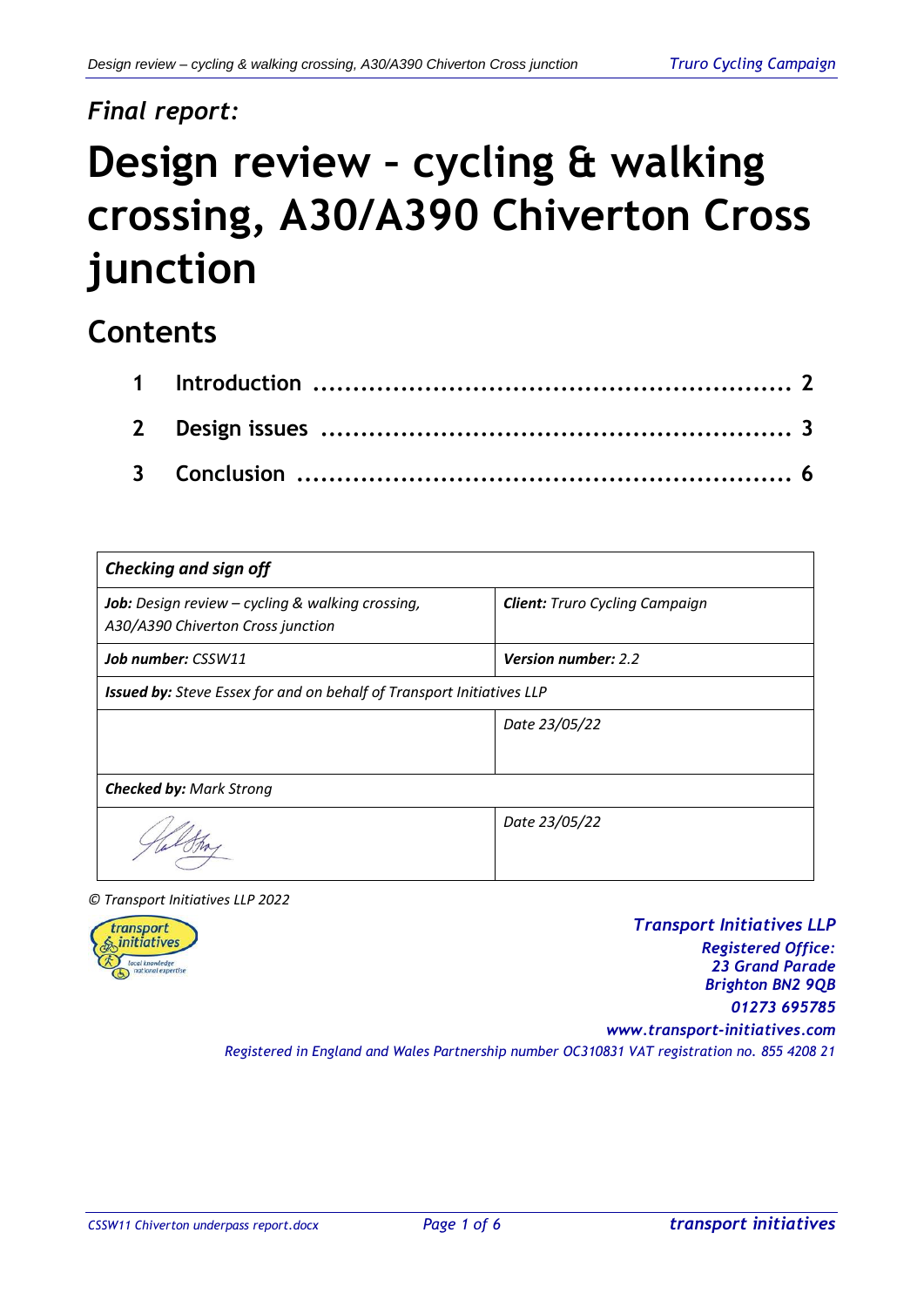## **1. Introduction**

## **1.1 Background**

Transport Initiatives has been commissioned by Truro Cycling Campaign to provide an independent assessment of the options for crossing the A30 at the A390 junction at Chiverton Cross (see Plan 1 below).



*Plan 1 Chiverton Cross bridge & underpass options*

## **1.2 History of the crossing**

In 2018/19, during the planning process for the A30 improvement scheme, Truro Cycling Campaign led a campaign for a safe cycle crossing at Chiverton Cross as part of a route between St Agnes and Truro.

This helped win £17 million of funding from National Highways (formerly Highways England) for this route and three others, all to be known as the 'Saints Trails', with matching funding of £2 million from Cornwall Council.

It was proposed that the St Agnes to Truro route would include a cycle/foot bridge (shown in red above) at the present 'Starbucks' site of Chiverton Cross junction, where the A30 will be lowered by 2m and the existing roundabout removed.

The St Agnes to Chiverton segregated shared path received planning permission in October 2020 and the bridge at Chiverton Cross gained consent in March 2022.

Due to funding restrictions, the costs of delivering the A390 paths and the Chiverton Cross bridge are being assessed. There are concerns that these may lead to the underpass (shown in green above), currently under construction as part of the A30 improvement scheme, taking the place of the bridge as part of the St Agnes to Truro route.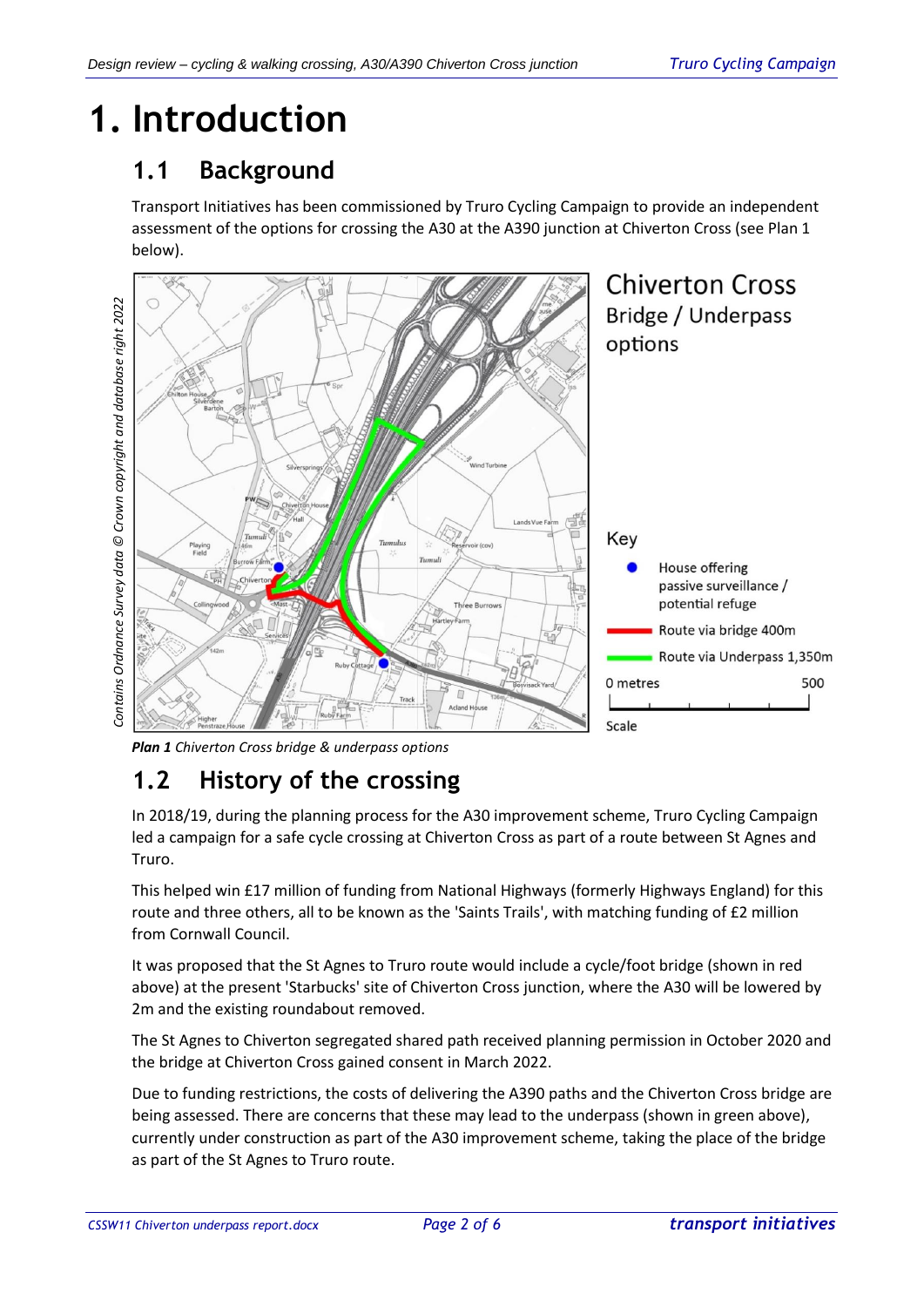## **2. Design issues**

## **2.1 Underpass design**

The Chiverton Cross underpass will be nearly 74m long, with internal dimensions of 4.0m width and 3.5m height, with usable headroom of 2.7m allowing for internal structures. It will be lit.

LTN1/20 suggests that where the two-way flow of cyclists in any peak hour is less than 300, a 3.0m wide unsegregated shared use path is acceptable. If the path is bounded by a high vertical wall (as is the case in an underpass) then the path should be 500mm wider on each side.

The recommended height of the underpass is determined by its length. LTN1/20 states that 2.4m is the desirable minimum for underpasses up to 23m in length and 2.7m beyond that. This is due to a requirement to admit more natural light. If a 2.4m high ceiling allows insufficient light into a 23m long underpass then the equivalent length for a 2.7m high ceiling is 26m, clearly much shorter than the 74m of the underpass here.

While there are cyclepaths through disused railway tunnels considerably longer than 74m, the cross section of the tunnels themselves is far larger. We consider therefore that a 74m underpass only 2.7m high will feel extremely claustrophobic both by day and by night.

DMRB CD195 paragraph E/4.37. states *"Kerb separation shall be provided between cycle tracks and any adjacent pedestrian facilities."* This conflicts with LTN1/20 which assumes that cyclists and pedestrians can mix at low flows. However, if LTN1/20 is used to find the minimum widths the underpass width would need to be 5.7m to cover the minimum widths of the cycle and pedestrian sections plus adjustments for the kerb on one side of the cycle track and the vertical wall on the other. The underpass is thus substandard based on the requirements in CD195.

The recommended minimum width depends on the expected flows. DfT manual traffic count figures from 2019 recorded 28 cycles on the A390 at Penstraze , while at the same time 31 were counted at Silverwell. In 2020 there were an estimated 36 cycles at Penstraze with 44 cycles counted at Silverwell (data from [https://roadtraffic.dft.gov.uk\)](https://roadtraffic.dft.gov.uk/).

Cornwall Council proposes to construct the Saints Trail which will provide an alternative to cycling on the carriageway of the A390. Some new cycletracks alongside major roads result in a significant increase in cycling.

We have used the DfT's Propensity to Cycle Tool (PCT) to estimate the increase in cycling. Using the PCT's 'gender equality' option results in an increase to 105 cycle trips a day. This is an increase of 133% from the current modelled figure of 45 (relatively close to the actual count). Use of the 'e-bike' option results in a further increase to 140 a day (an increase of over 200%). These are single trips – clearly a number of users would pass through twice a day.

PCT is based on census data for travel to work. There is likely to be an increase in leisure cycling too -Cornwall's existing trails could be used to gauge how much this might be.

## **2.2 Personal safety & passive surveillance**

There is little information on how places that are felt by users to be "scary" (i.e. a risk to their personal safety) suppress cycling trips, particularly in rural areas. However, there is more information on walking and about urban areas.

The Office for National Statistics surveyed people in June 2021 asking them about how safe they felt in different sorts of places. 49% of women reported feeling unsafe walking alone after nightfall. This statistic is similar whether the street is quiet or busy. However over 80% of women feel unsafe in an open space. This could equate to how a more urban dweller might feel in a rural area.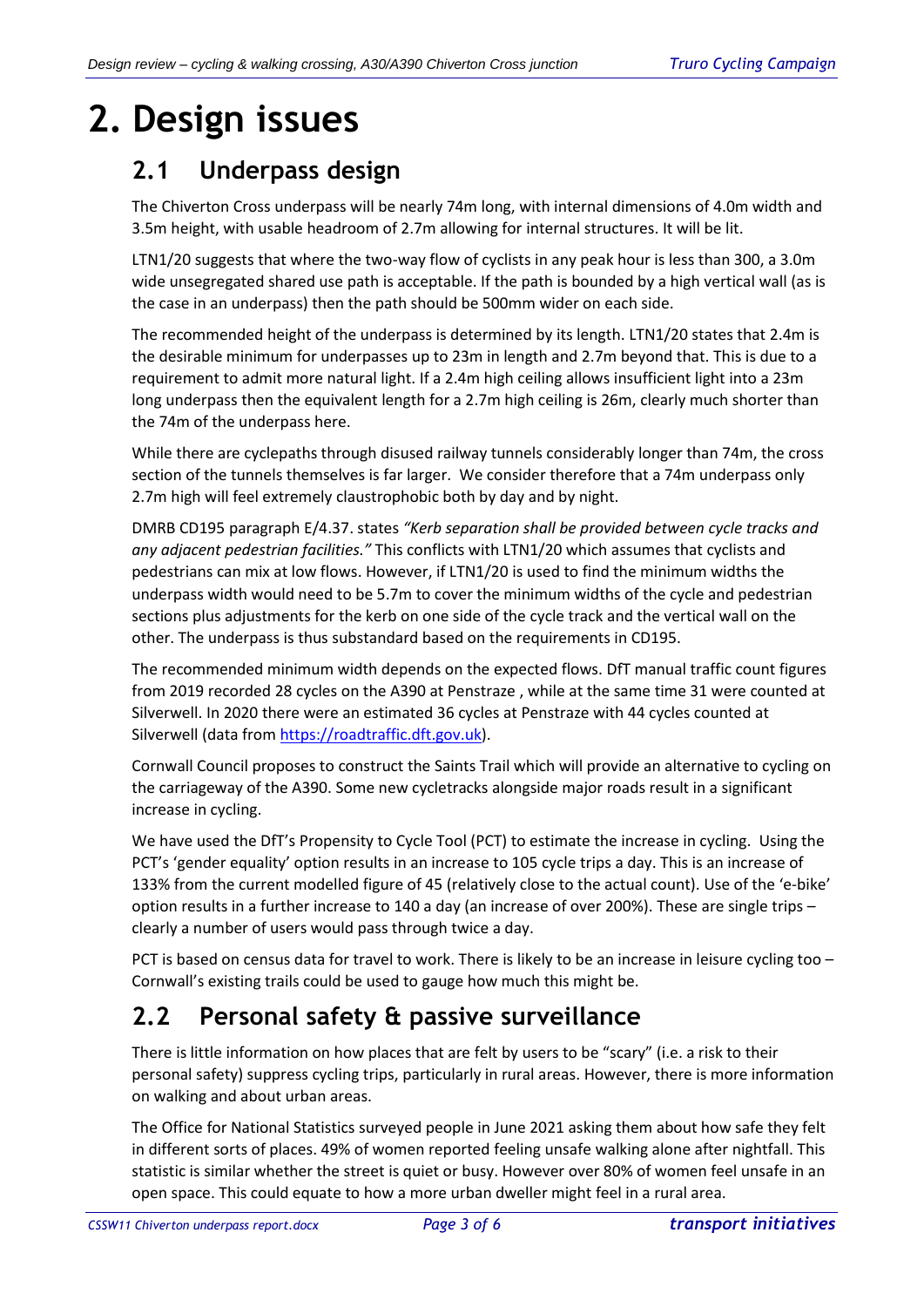60% of the respondents said they would change their route to avoid a place where they felt afraid. In the case of routes passing through Chiverton Cross there are few alternatives and potential cyclists are more likely to use other forms of transport instead of starting or continuing to cycle.



#### Proportion of adults who felt "very or fairly unsafe" walking alone, by setting, and sex, Great Britain, 2 to 27 June 2021

#### Source: Office for National Statistics - Opinions and Lifestyle Survey

In general terms drivers on a road don't provide very good surveillance of pedestrians or cyclists using an adjacent roadside path or cycletrack. They are also very unlikely to look through the underpass. While the underpass itself is what people will probably focus on, the route between the last house on the existing line of the A390 to the underpass and the first house at Chiverton Cross is around 950m longer than the direct route via the potential bridge (see plan 1 above).

The proposed bridge might receive passive surveillance from the Starbucks café but that will depend on detailed design.

CD195 states, in Table E/1.1.1 under 'safety', that *"Cycle networks should not only improve cyclists' and other road users' safety, but also their feeling of how safe the environment is (their personal security)."*

It also notes some design characteristics that can improve the personal security of users on cycle routes – see excerpt below

| <b>NOTE</b> | The following design characteristics can improve the personal security of users on cycle routes:                                           |
|-------------|--------------------------------------------------------------------------------------------------------------------------------------------|
|             | 1) cycle routes within the view of passing people and passing traffic;                                                                     |
|             | 2) lighting;                                                                                                                               |
|             | 3) underbridges that provide cross-sections wider than the specified values with flared wing-walls,<br>good lighting and good sight lines; |
|             | 4) vegetation that is a low growing variety (up to 0.8m) on underbridge approaches and adjacent to<br>entries.                             |

The cross section chosen is to the absolute minimum standard for the expected number of cyclists (the dimensions are deemed suitable for less than 300 in each peak hour) but at around 74m is very long. This will increase the perception of low personal safety due to the time take to pass through the underpass.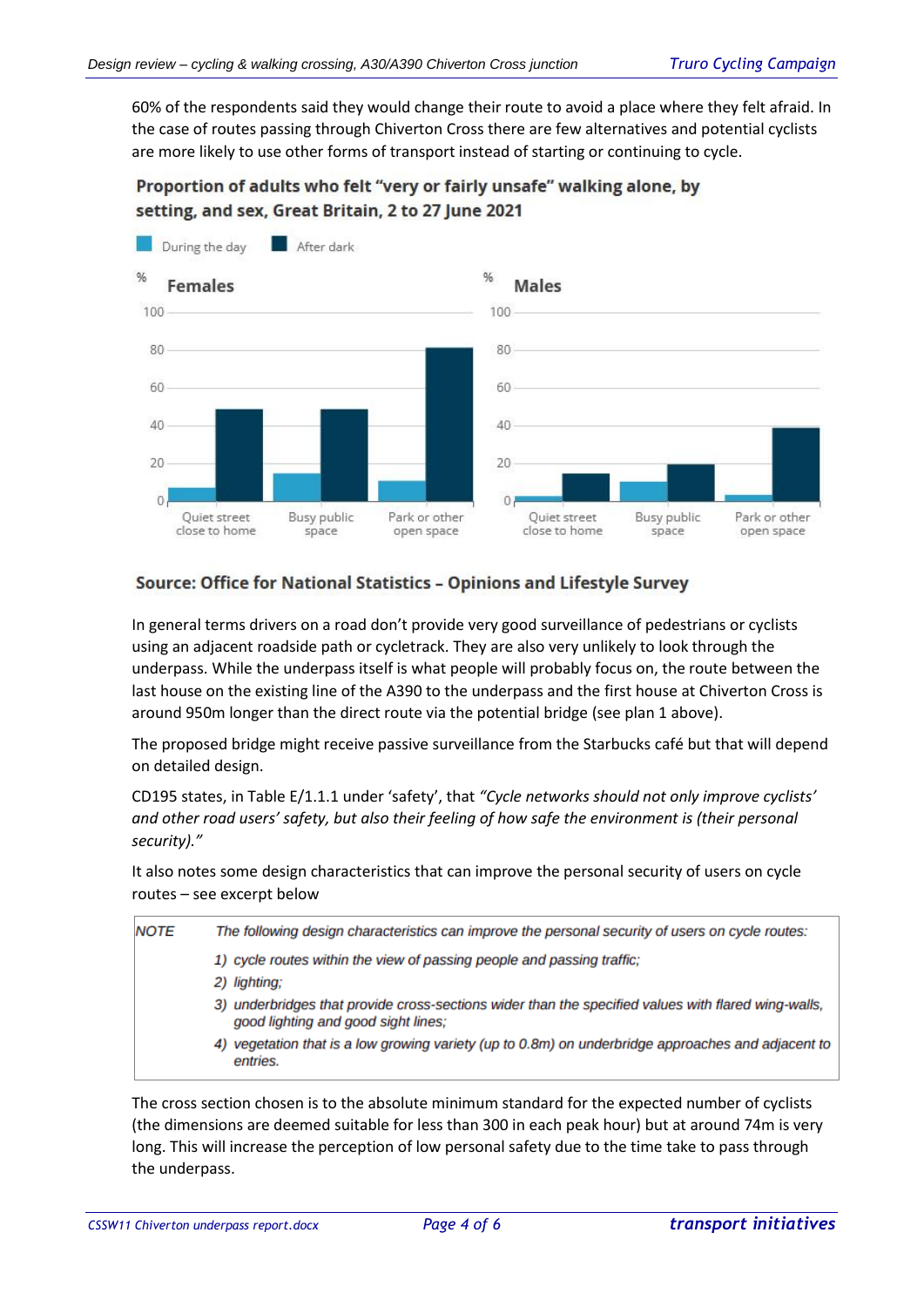## **2.3 Directness of the route**

The route via the underpass would be considerably longer than the direct route, requiring an additional distance of around 950m. This would take an average cyclist around 4 minutes (and an average pedestrian around 12 minutes).

The additional distance added to a trip between St Agnes and Truro would supress the number of users by around 5%. (information from Propensity to Cycle Tool).

We would also expect an additional suppression of trips due to the way the route via the underpass appears to take people cycling (and walking) away from the desire line. The suppression of shorter trips would be greater, with, for instance, 4km long trips being suppressed by around 13% plus the extra for the route appearing to be indirect.

Design Manual for Roads & Bridges (DMRB)<sup>1</sup>, otherwise known as "Stands for Highways" is the binding design standards document for National Highways (previously known as Highways England).

*'CD195 Designing for cycle traffic'* is part of DMRB and sets out how cycling should be accommodated on the trunk road network. Paragraph E/4.38. states *"Where an overbridge is being introduced because a road severs an existing right of way, the overbridge shall be sited and aligned to minimise the diversion from the existing line of the cycle route."*

There is no such statement in the section on underbridges (which includes underpasses) but it seems reasonable that the spirit of paragraph E/4.38., that routes should be as direct as possible, should also apply to underbridges.

## **2.4 Equality Act 2010**

All new services are required to be compatible with the Equality Act – this includes paths and crossings. Public bodies such as National Highways are also required to comply with the Public Sector Equality Duty.

Four of the Protected Characteristics set out by the Equality Act are directly relevant here while some of the others could be. The directly relevant ones are

- Age
- Disability
- Maternity and Pregnancy
- Sex

Age, Disability, and Pregnancy have a bearing on how far people can travel unaided. We have also noted that women are particularly disadvantaged by environments that could be seen as threatening.

The Equality Act not only applies to situations where there is a direct connection such as an ability to walk or cycle a particular distance but also to situations that someone with a protected characteristic perceives as a problem. The direct bridge option is far more compliant with the Equality Act than the underpass option.

*<sup>1</sup> https://www.standardsforhighways.co.uk/dmrb/*